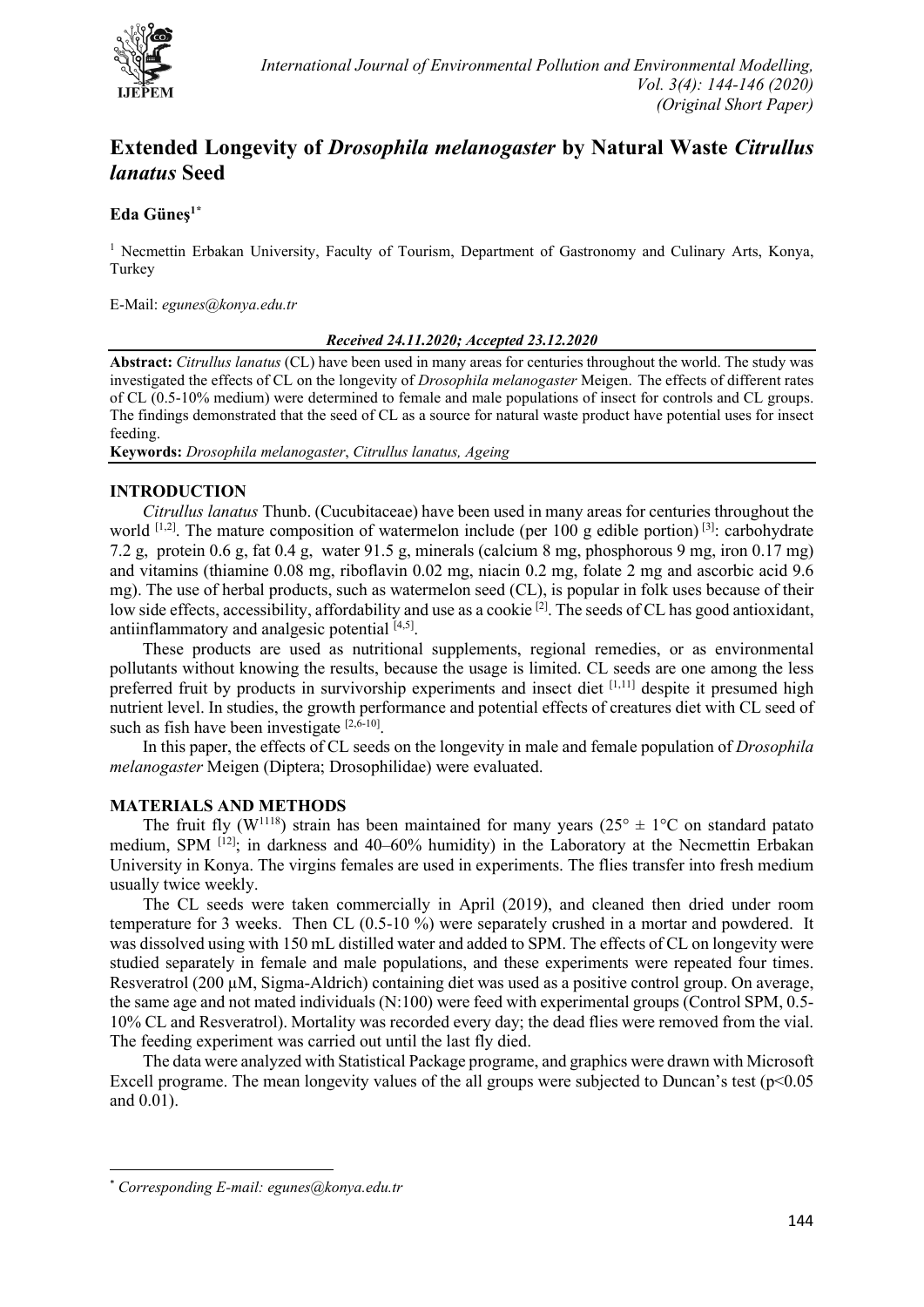#### **RESULT AND DISCUSSION**

Many studies have confirmed that CL seed display significant on animals about antimicrobial, antiplasmodial, antiinflammatory, antioxidant, and analgesic properties <sup>[2]</sup>. It was found that the female lifespan of the control (SPM) was 58 days; and males of the same group were 56 days. The maximum female and male lifespan of the resveratrol group were 60 and 64 days, respectively. The difference between control and resveratrol groups is statistically significant  $(p<0.05)$  (Table 1).

| <b>Treatment</b><br>(%) | Female<br>(N) | Max.<br>life- | Life-span<br>$(M \pm SE)$ | Ŋ               | Male<br>(N) | Max.<br>life- | Life-span<br>$(M \pm SE)$ |                 |
|-------------------------|---------------|---------------|---------------------------|-----------------|-------------|---------------|---------------------------|-----------------|
|                         |               | span          |                           |                 |             | span          |                           |                 |
| SPM(1)                  | 100           | 58            | $57.38 \pm 1.96$          |                 | 100         | 56            | $54.30 \pm 2.16$          |                 |
| Resveratrol             | 100           | 60            | $59.60 \pm 2.12$          |                 | 100         | 64            | $58.90 \pm 2.00$          |                 |
| (2)                     |               |               |                           | $2 - 1, 2, 3^*$ |             |               |                           | $2 - 1, 2, 3^*$ |
| $0.5\%$ CL $(3)$        | 100           | 58            | $56.06 \pm 1.50$          |                 | 100         | 56            | $53.93 \pm 1.90$          |                 |
| $10\%$ CL (4)           | 100           | 58            | $57.52 \pm 1.92$          |                 | 100         | 55            | $54.58 \pm 1.48$          |                 |

|  | Table 1. The longevity of male and female populations of CL-fed insect. |  |  |  |  |
|--|-------------------------------------------------------------------------|--|--|--|--|
|  |                                                                         |  |  |  |  |

SPM: Control, M: Mean, Max: Maximum, SE: Standard error, N: total number of individuals, p: Probability levels between groups; \*The mean difference is significant at the 0.05 level.

According to experimental groups, in the female population feed with CL (0.5%) and the highest CL group (10%) the maximum lifespan was 58 days. It was also found that the maximum male lifespan in 0.5% and 10% CL were 55 and 56 days, respectively (Figure 1). It was determined that the CL was not change the maximum lifespan of male and female population according to SPM, but using 0.5% CL slightly shortened the lifespan, which was statistically insignificant (Table 1). Bonjour and Fargo [11] found that the CL seed had significant effect on developmental time in the adult of *Anasa tristis*. For the fruit fly, the consumption of fruit may create a protective effect with endogenous enzymatic antioxidant defense systems, and change the longevity of male and female population [13,14] . The study confirms the work of other supported to availability of CL in food [1-12].



**Figure 1.** Survival curves of female and male populations of CL-fed insect.

## **CONCLUSIONS**

The theories of aging caused by free radicals, longevity and use of food waste as feed additives are the most important issues studied in recent years. Although there is published regarding the chemical content of CL and seed, there are insufficient studies on the effects on longevity and aging of organisms. The findings obtained may provide a basis to antioxidant-oxidant-based aging studies the subject further.

#### **REFERENCES**

- [1] Güneş, E., 2019. In vivo use of watermelon seeds. International Journal of Ecosystems and Ecology Science, 9 (3), 417-422.
- [2] Erhirhie, E.O., Ekene, N.E., 2014. Medicinal values on Citrullus lanatus (watermelon): pharmacological review. International Journal of Research in Pharmaceutical and Biomedical Sciences, 4(4), 1305-1312.